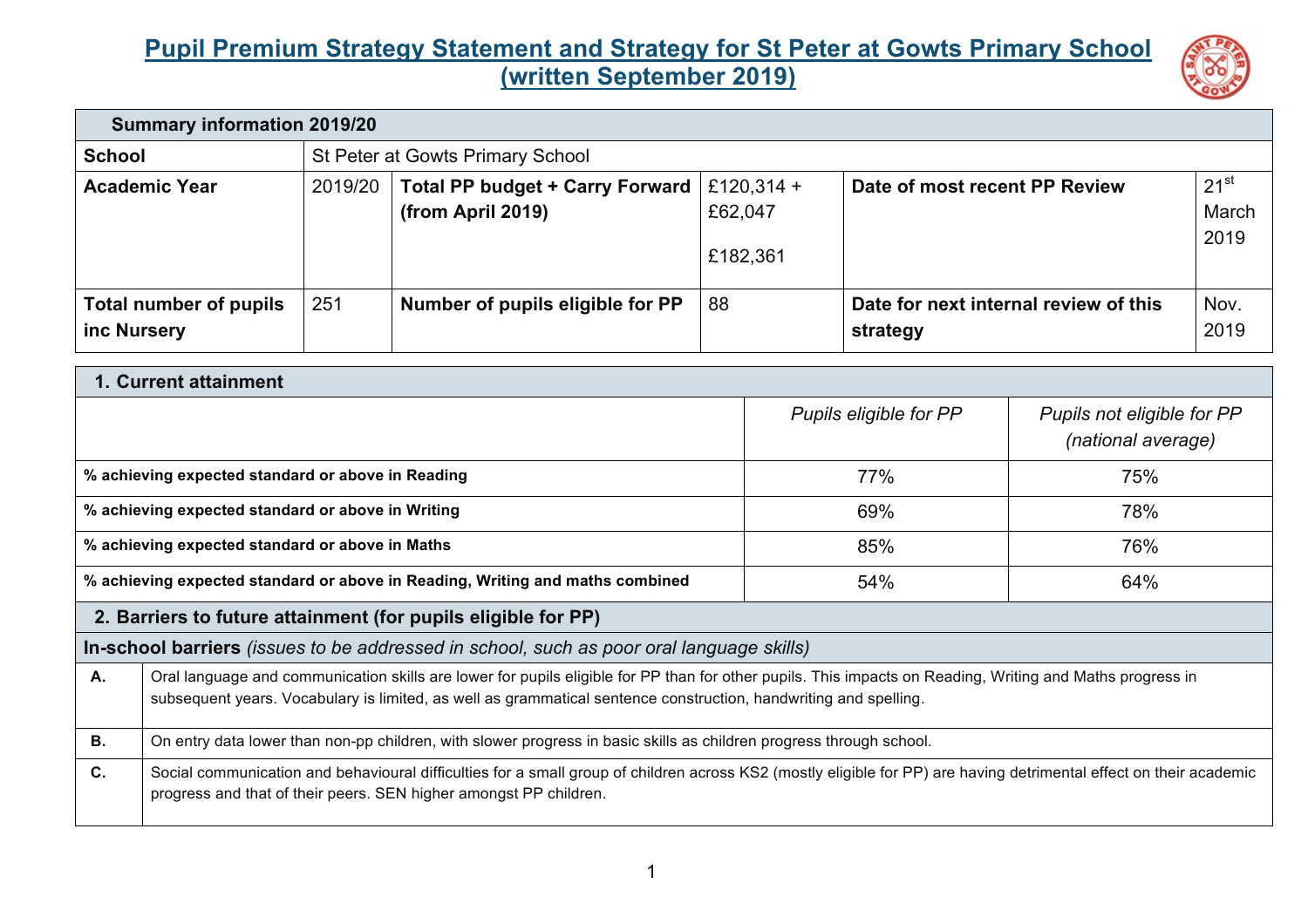| D.        | Aspiration and attitudes to learning, lack of resilience and failing concentration (possibly due to diet and home routines)                                                                                                                                                                                                                                                                                                       |                                                                                                                                                                                                                                                                                                               |  |  |
|-----------|-----------------------------------------------------------------------------------------------------------------------------------------------------------------------------------------------------------------------------------------------------------------------------------------------------------------------------------------------------------------------------------------------------------------------------------|---------------------------------------------------------------------------------------------------------------------------------------------------------------------------------------------------------------------------------------------------------------------------------------------------------------|--|--|
|           | External barriers (issues which also require action outside school, such as low attendance rates)                                                                                                                                                                                                                                                                                                                                 |                                                                                                                                                                                                                                                                                                               |  |  |
| E         | Lower attendance and punctuality rates for pupils eligible for PP were below that for all children. This reduces their school hours or prevents them accessing the<br>start of lessons to fall behind on average- use of PSA and TAs to ensure no child is left behind. However this is now improving through provision being provided<br>and we need to continue to ensure PP and Non PP children have similar attendance rates. |                                                                                                                                                                                                                                                                                                               |  |  |
| F.        | Poor nutrition and health attributed to many children not accessing a balanced diet                                                                                                                                                                                                                                                                                                                                               |                                                                                                                                                                                                                                                                                                               |  |  |
| G         | Family issues such as domestic violence, single parenthood, worklessness,                                                                                                                                                                                                                                                                                                                                                         |                                                                                                                                                                                                                                                                                                               |  |  |
| н         | Housing issues – overcrowding, housing conditions, noise levels and lack of routines impacting emotional stability of pupils, tiredness and well-being                                                                                                                                                                                                                                                                            |                                                                                                                                                                                                                                                                                                               |  |  |
|           | Trauma and other mental health issues in the family and/ or child including loss and bereavement of loved ones                                                                                                                                                                                                                                                                                                                    |                                                                                                                                                                                                                                                                                                               |  |  |
| J         | Lack of life experience and lack of support / ability to support learning and home                                                                                                                                                                                                                                                                                                                                                |                                                                                                                                                                                                                                                                                                               |  |  |
| K         | Safeguarding and welfare issues, sometimes with social services involvement                                                                                                                                                                                                                                                                                                                                                       |                                                                                                                                                                                                                                                                                                               |  |  |
|           | 3. Desired outcomes (Desired outcomes and how they will be measured)                                                                                                                                                                                                                                                                                                                                                              | Success criteria                                                                                                                                                                                                                                                                                              |  |  |
| <b>A.</b> | Improve communication and language skills for pupils eligible for PP in the Early Years<br>and KS1                                                                                                                                                                                                                                                                                                                                | Pupils eligible for PP in Reception make rapid progress<br>throughout the year.<br>Pupils eligible for PP receive high quality speech and language<br>intervention, as well as language development through individual<br>readers.<br>This will impact positively on Phonics in Year 1 and SATS in<br>Year 2. |  |  |
| <b>B.</b> | Higher rates of progress across all key stages for pupils eligible for PP including a<br>higher percentage of PP children achieving at greater depth especially in writing                                                                                                                                                                                                                                                        | Pupils eligible for PP make accelerated progress compared to<br>non-PP pupils across Key Stage 1 and 2 in Reading, Writing and<br>Maths.                                                                                                                                                                      |  |  |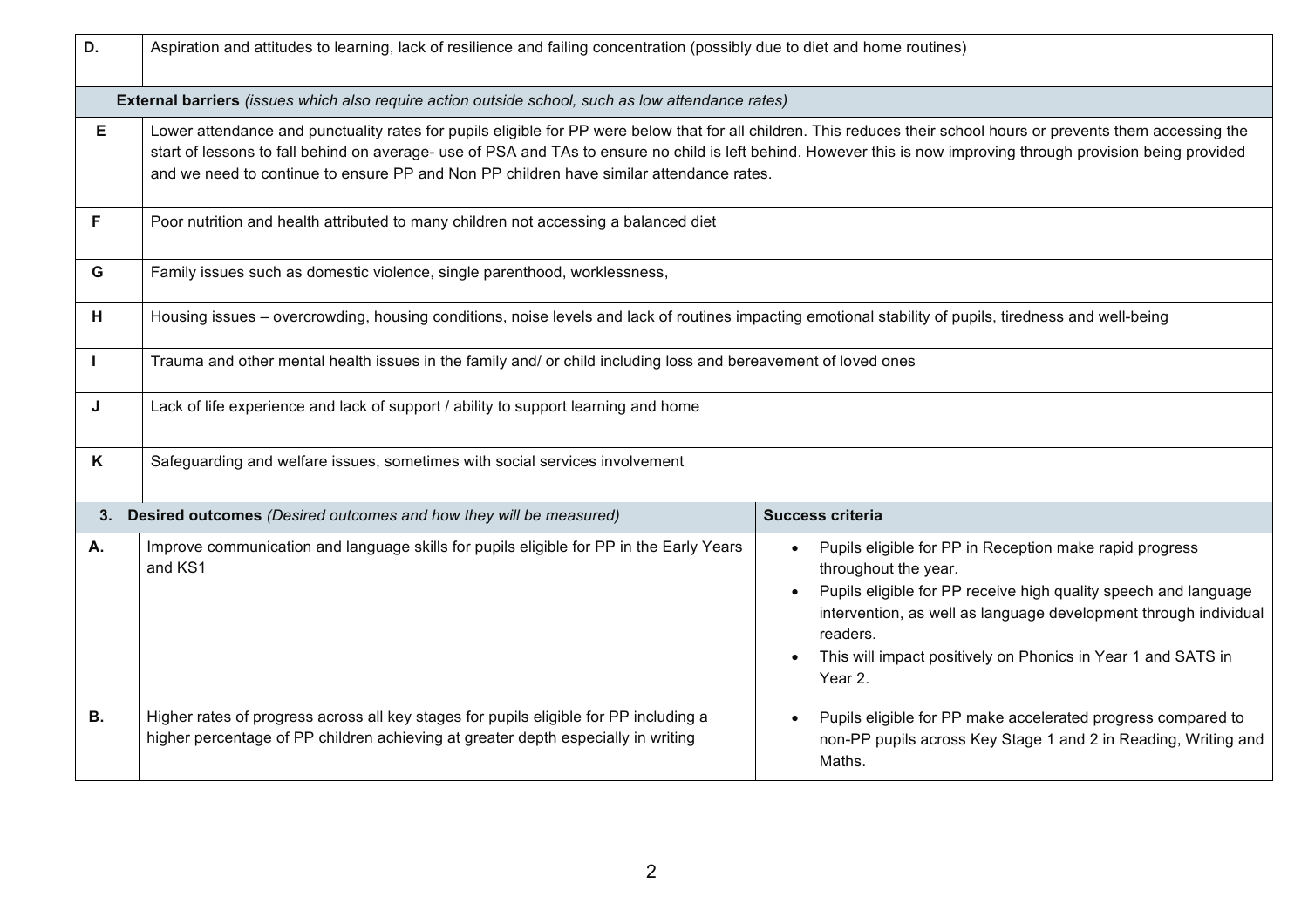| C.    | Social, emotional, communication and behavioural difficulties of children across KS2<br>addressed.                                                                                                                                        | Fewer behaviour incidents recorded in Safe and Well books,<br>reduced number of red cards.<br>Pupils with PP have a proactive response to mental wellbeing,<br>confidence and behaviour, removing any berries so that the<br>children present in line with non-PP children.                                                                      |
|-------|-------------------------------------------------------------------------------------------------------------------------------------------------------------------------------------------------------------------------------------------|--------------------------------------------------------------------------------------------------------------------------------------------------------------------------------------------------------------------------------------------------------------------------------------------------------------------------------------------------|
| D.    | Parents of children eligible for PP engage with their children's learning and<br>encourage/support the high aspirations of the school.                                                                                                    | Parents of pupils eligible for PP to engage with family learning in<br>order to improve outcomes for children.<br>PP children are supported at home, with parents being upskilled<br>to support learning through family based approaches.                                                                                                        |
| D.    | Increase resilience of children in receipt of PP.                                                                                                                                                                                         | Pupils eligible for PP make accelerated progress across Key<br>Stages in Reading, Writing and Maths through focussed<br>intervention programmes led by trained TAs. Individual and<br>small group attention ensures that pupils are developing the<br>skills of resilience through small group pre and post learning and<br>also self confidence |
| Ε.    | Continued improved attendance and increased punctuality rates for eligible for PP.                                                                                                                                                        | Reduce the number of persistent absentees/lateness among<br>pupils eligible for PP to 5% or below.<br>PP/NonPP attendance to both be above 96.1%<br>Continue to improve attendance for children. Use of PSA to<br>support attendance matters- leaflet, home visits, leading TACs                                                                 |
| F.    | All children are well fed and feel prepared for the day ahead. Have the 'brain power'<br>and sustainability to succeed.                                                                                                                   | All children in KS2 receive a fruit snack throughout the morning,<br>in order to provide them with nutrition and energy and PP<br>children in receipt of milk.<br>Fuel for School weekly deliveries to help families access healthy<br>food on a pay as you feel basis.                                                                          |
| G/H/K | Family issues such as domestic violence, single parenthood, worklessness etc<br>Housing issues - overcrowding, housing conditions, noise levels and lack of routines<br>impacting emotional stability of pupils, tiredness and well-being | PSA to support families who are vulnerable, offering signposting<br>to services, working proactively to support families through EHA<br>process within the TAC arena and beyond.<br>All families supported who need it.                                                                                                                          |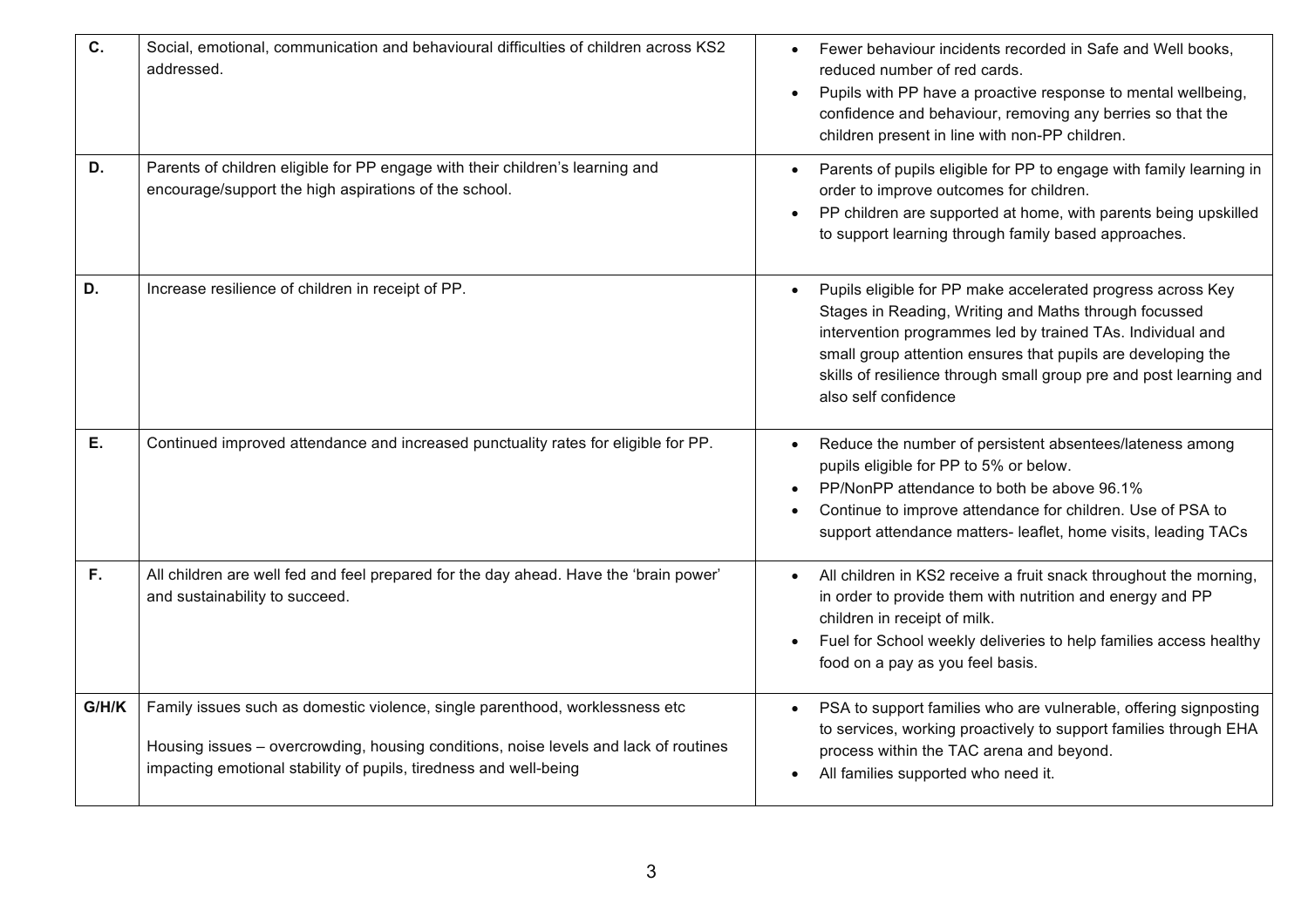| <br>Counselling and mentoring services ensure that children who are suffering a trauma<br>receive the appropriate support and mentoring. | Children identified effectively to ensure opportunities meet the<br>need, children respond positively to the support and report that it<br>has had a positive effect on their mental wellbeing.<br>Feedback shows counselling and mentoring is effective and<br>reintegration and follow up work ensures the long lasting impact |
|------------------------------------------------------------------------------------------------------------------------------------------|----------------------------------------------------------------------------------------------------------------------------------------------------------------------------------------------------------------------------------------------------------------------------------------------------------------------------------|
| Provide children with a range of opportunities for enrichment and engagement<br>throughout the Curriculum                                | PP children subsided for educational visits and enrichment<br>opportunities, varying dependent on parents' needs. No child to<br>not attend a club/experience due to financial hardship.                                                                                                                                         |

| <b>Intervention</b>                | <b>Description of in school use</b>                                                                                                                                                                                            | <b>Amount</b><br>allocated | <b>Impact Summary 2019/20</b> |
|------------------------------------|--------------------------------------------------------------------------------------------------------------------------------------------------------------------------------------------------------------------------------|----------------------------|-------------------------------|
|                                    |                                                                                                                                                                                                                                | Total:                     |                               |
| <b>Teaching and</b>                | Employment of DHT to work with PP children 2 days per week                                                                                                                                                                     | £18,085                    |                               |
| Learning                           |                                                                                                                                                                                                                                | 2 Day DHT                  |                               |
|                                    |                                                                                                                                                                                                                                | Projection                 |                               |
|                                    | Employment of KS1 team leader to work with PP children 1 day per week<br>Higher rates of progress across all key stages for pupils eligible for PP<br>including a higher percentage of PP children achieving at greater depth. | £6680                      |                               |
|                                    | Employment of an HLTA in Key Stage 1 to work with PP children<br>(UKS2 separate provision)                                                                                                                                     | £6,604                     |                               |
| <b>Teaching and</b>                | $3rd$ Spaced learning – maths intervention in Year 6. 1:1                                                                                                                                                                      | £1,250                     | $\bullet$                     |
| Learning                           | Booster Sessions for PP children in Y6 - January to May                                                                                                                                                                        | £7,040                     |                               |
| <b>Employment of</b><br><b>PSA</b> | Increased attendance and punctuality rates for pupils eligible for PP. Provide<br>increased support for parents at the end of a school day. Employ PSA for 23<br>hours                                                         | £15,508                    | $\bullet$                     |
| <b>TA</b>                          | TA s deployed throughout school in Year 1- Year 6 working with PP children                                                                                                                                                     | £32,139                    | $\bullet$                     |
| <b>Interventions</b>               | to support good progress                                                                                                                                                                                                       |                            |                               |
| <b>TA</b>                          | TA in Reception working with PP children to support good progress                                                                                                                                                              | £5,090                     | $\bullet$                     |
| <b>Interventions</b>               |                                                                                                                                                                                                                                |                            |                               |
| <b>Curriculum</b>                  | Provide Fruit to all children in KS2 and ensuring all PP children in school are                                                                                                                                                | £10,750                    | $\bullet$                     |
| and Nutrition                      | given milk daily. Daily salad bar at lunch time and also Fuel For School                                                                                                                                                       |                            |                               |
|                                    | initiative to promote healthy eating both at school and at home.                                                                                                                                                               |                            |                               |